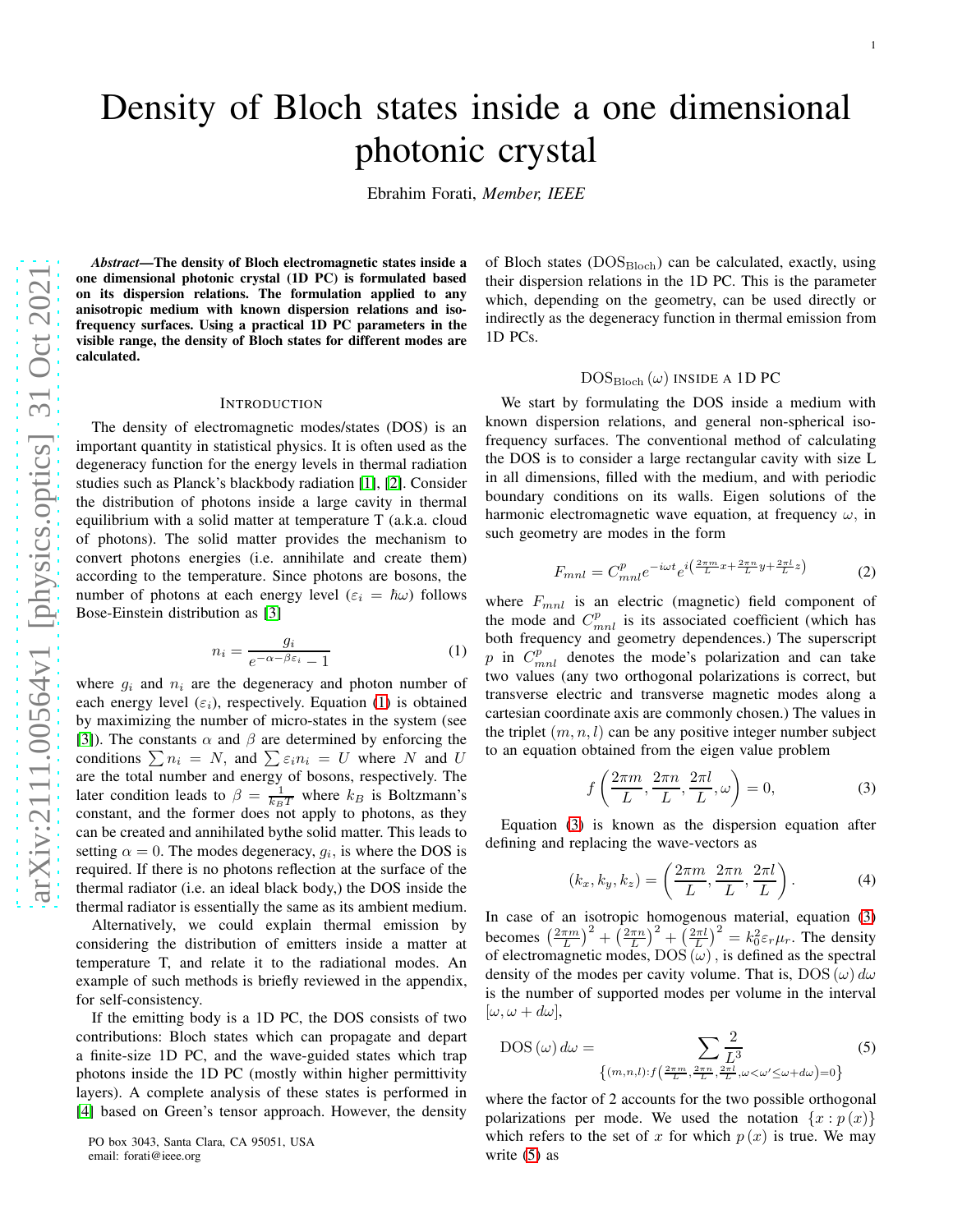

<span id="page-1-2"></span>Fig. 1. The iso-frequency surfaces of a 1D PC (TE modes) at two different frequencies normalized to  $k_1 = \omega \sqrt{\mu_0 \varepsilon_0 \varepsilon_1}$ . Parameters of the 1D PC are  $T_1 = 300 \; nm, \, T_2 = 700 \; nm, \, \varepsilon_1 = 2.1, \, \varepsilon_2 = 11.9.$ 

<span id="page-1-0"></span>DOS (ω) 
$$
d\omega = \sum_{\{(m,n,l):f\left(\frac{2\pi m}{L}, \frac{2\pi n}{L}, \frac{2\pi l}{L}, \omega < \omega' \le \omega + d\omega\right) = 0\}}
$$
 (6)

since m, n, and l are all integers, that is  $\Delta m = \Delta n = \Delta l =$ 1. Replacing [\(4\)](#page-0-3) in [\(6\)](#page-1-0) and converting the summation to the integration (since L is large) gives

<span id="page-1-1"></span>DOS (ω) 
$$
d\omega = \frac{2}{(2\pi)^3} \iiint \limits_{\{(k_x, k_y, k_z): f(k_x, k_y, k_z, \omega < \omega' \le \omega + d\omega) = 0\}} \iint (k_x, k_y, k_z, \omega < \omega' \le \omega + d\omega
$$

where  $dV_k = dk_x dk_y dk_z$  is the volume differential in k-space. The integration in [\(7\)](#page-1-1) is a volume (three-fold) integration between the two 3D surfaces in k- space, satisfying dispersion equation [\(3\)](#page-0-1) at  $\omega$  and  $\omega + d\omega$ , respectively. These surfaces are also known as the iso-frequency surfaces. Solution of equation [\(7\)](#page-1-1) gives the DOS. Equation [\(7\)](#page-1-1) holds regardless of the shape of the iso-frequency surfaces, and can be used directly for simple surfaces. For example, since the iso-frequency surfaces of a homogeneous isotropic space are spherical, using  $k_x^2 + k_y^2 + k_z^2 = k^2$  in [\(7\)](#page-1-1) gives

$$
\text{DOS}(\omega) d\omega = \frac{2}{(2\pi)^3} \int\limits_{\frac{\omega}{c} \sqrt{\varepsilon_r \mu_r}}^{\frac{(\omega + d\omega)}{c} \sqrt{\varepsilon_r \mu_r}} \int\limits_{0}^{\pi} \int\limits_{0}^{2\pi} k^2 sin\theta d\varphi d\theta dk \quad (8)
$$

which after simple manipulation leads to the known equation  $\mathrm{DOS}\left(\omega\right)=\frac{\omega^2\left(\mu_r\varepsilon_r\right)^{3/2}}{\pi^2c^3}$  $rac{u_r \varepsilon_r}{\pi^2 c^3}$ .

We may prepare [\(7\)](#page-1-1) further for an arbitrary iso-frequency surface in k-space. This preparation becomes useful in finding  $DOS<sub>Bloch</sub>(\omega)$  in photonic crystals and other non-trivial and anisotropic materials such as hyperbolic metamaterials where iso-frequency surfaces' shapes depend on the frequency. For example, Fig. [1](#page-1-2) shows the iso-frequency surfaces of a 1D PC at two nearby frequencies.

Each of the iso-frequency surfaces in [\(7\)](#page-1-1) (and in Fig. [1\)](#page-1-2) can be parametrized using two independent parameters  $\theta$  and  $\varphi$  as

$$
S(\omega): (k_x(\theta,\varphi), k_y(\theta,\varphi), k_z(\theta,\varphi))
$$
 (9)

where  $(k_x, k_y, k_z)$  represents a vector in k-space. In general, the choice of parameters  $\theta$  and  $\varphi$  is arbitrary and depends on the shape of the iso-frequency surface. However, it is convenient to choose  $\theta$  and  $\varphi$  as spherical coordinate's polar and azimuthal angles for 1D PCs. The surface differential for such arbitrary surface is

$$
dA = \|t_{\theta} \times t_{\varphi}\| \, d\theta d\varphi \tag{10}
$$

where  $t_{\theta}$ ,  $t_{\varphi}$  are tangential vectors to the surface as

$$
t_{\theta} = \left(\frac{\partial k_x\left(\theta, \varphi\right)}{\partial \theta}, \frac{\partial k_y\left(\theta, \varphi\right)}{\partial \theta}, \frac{\partial k_z\left(\theta, \varphi\right)}{\partial \theta}\right), \quad (11)
$$

$$
t_{\varphi} = \left(\frac{\partial k_x\left(\theta, \varphi\right)}{\partial \varphi}, \frac{\partial k_y\left(\theta, \varphi\right)}{\partial \varphi}, \frac{\partial k_z\left(\theta, \varphi\right)}{\partial \varphi}\right),\qquad(12)
$$

and  $\|\cdot\|$  and  $\times$  are the vector  $L^2$  norm the external vector product, respectively. Since  $t_{\theta} \times t_{\varphi}$  is a vector normal to the surface, the volume differential between the two iso-frequency surfaces at  $\omega$  and  $\omega + d\omega$  is

$$
dV = |(S(\omega + d\omega) - S(\omega)) \cdot (t_{\theta} \times t_{\varphi}) d\theta d\varphi|, \qquad (13)
$$

which simplifies to

<span id="page-1-3"></span>
$$
dV = \left| \left( \frac{\partial k_x}{\partial \omega}, \frac{\partial k_y}{\partial \omega}, \frac{\partial k_z}{\partial \omega} \right) . (t_\theta \times t_\varphi) d\theta d\varphi d\omega \right|.
$$
 (14)

Note the |.| operator is necessary in the volume calculations (since the volume between the two surfaces is independent of their order). Replacing [\(14\)](#page-1-3) into [\(7\)](#page-1-1) gives

<span id="page-1-4"></span>
$$
DOS\left(\omega\right) = \frac{2}{\left(2\pi\right)^3} \oiint_{S} \left| \left(\frac{\partial k_x}{\partial \omega}, \frac{\partial k_y}{\partial \omega}, \frac{\partial k_z}{\partial \omega}\right) \cdot \left(t_\theta \times t_\varphi\right) \right| d\theta d\varphi \tag{15}
$$

which can be used for any iso-frequency surface provided that it can be parametrized. As a simple example, the spherical isofrequency surfaces of a non-magnetic  $(\mu_r = 1)$  homogeneous isotropic medium can be parametrized as

$$
S: \left(\frac{\omega\sqrt{\varepsilon_r}}{c}sin\theta cos\varphi, \frac{\omega\sqrt{\varepsilon_r}}{c}sin\theta sin\varphi, \frac{\omega\sqrt{\varepsilon_r}}{c}cos\theta\right) \tag{16}
$$

which easily leads to the expected result DOS ( $\omega$ ) =  $\frac{\omega^2 \epsilon_1^{3/2}}{\pi^2 c^3}$ . In a non-magnetic 1D PC, the dispersion relation is [\[5\]](#page-3-4), [\[6\]](#page-3-5)

<span id="page-1-5"></span>
$$
k_x = \frac{1}{T_1 + T_2} \cos^{-1} \left( \cos \left( k_{x1} T_1 \right) \cos \left( k_{x2} T_2 \right) - \right)
$$
  
0.5  $\left( \frac{p_2}{p_1} + \frac{p_1}{p_2} \right) \sin \left( k_{x2} d_2 \right) \sin \left( k_{x1} d_1 \right) \right),$  (17)

where

$$
k_{xi} = \sqrt{k_i^2 - k_y^2 - k_z^2}; \quad p_i = \begin{cases} \frac{k_{xi}}{\omega \mu_0} & TE\\ \frac{\omega \varepsilon_0 \varepsilon_i}{k_{xi}} & TM \end{cases}
$$
 (18)

and transverse electric (TE) and magnetic (TM) modes are defined with respect to the y-z plane (interface plane).

The iso-frequency surface of the 1D PC can be parametrized as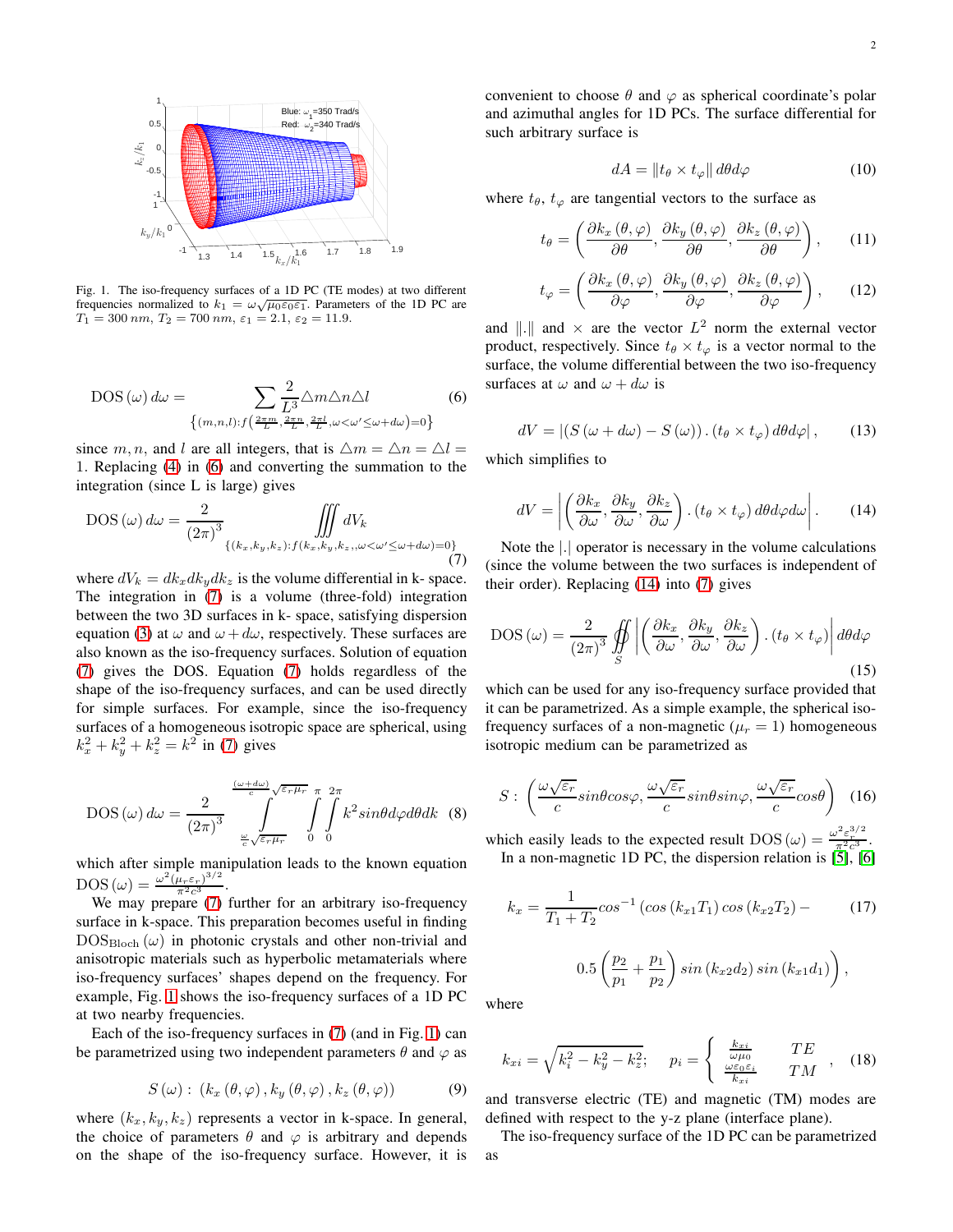

<span id="page-2-3"></span>Fig. 2. The Bloch density of states in the 1D PC. The DOS of an isotropic homogenous  $\varepsilon_1 = 2.1$  medium is also shown as a reference.

$$
S(\theta, \varphi): k_x(\omega, \theta), \frac{\omega}{c} \sqrt{\varepsilon_1} \cos \theta \sin \varphi, \frac{\omega}{c} \sqrt{\varepsilon_1} \cos \theta \cos \varphi \quad (19)
$$

where  $(\theta, \varphi)$  are defined inside the material with the lower permittivity  $(\varepsilon_1)$  because the tangential wave-vector,  $\sqrt{k_y^2 + k_z^2}$ , inside the PC cannot exceed  $\frac{\omega}{c} \sqrt{\varepsilon_{min}}$ . The tangential vectors to the iso-frequency surface are

<span id="page-2-0"></span>
$$
t_{\theta} : \left( \frac{dk_x \left( \omega, \theta \right)}{d\theta}, -\frac{\omega}{c} \sqrt{\varepsilon_1} sin\theta sin\varphi, -\frac{\omega}{c} \sqrt{\varepsilon_1} sin\theta cos\varphi \right), \tag{20}
$$

<span id="page-2-1"></span>
$$
t_{\varphi} : \left(0, \frac{\omega}{c} \sqrt{\varepsilon_1} \cos \theta \cos \varphi, -\frac{\omega}{c} \sqrt{\varepsilon_1} \cos \theta \sin \varphi\right). \tag{21}
$$

Using [\(15\)](#page-1-4), [\(20\)](#page-2-0), and [\(21\)](#page-2-1), it is straight forward to show the density of Bloch states for TE and TM modes are

<span id="page-2-2"></span>
$$
\text{DOS}_{\text{Bloch}}^{i}(\omega) = \frac{\omega \varepsilon_{1}}{4c^{2}\pi^{2}} \int_{0}^{\pi} \left| \left( \cos\theta \frac{\partial k_{x}^{i}(\omega,\theta)}{\partial \theta} + \omega \sin\theta \frac{\partial k_{x}^{i}(\omega,\theta)}{\partial \omega} \right) \cos\theta \right| d\theta, \tag{22}
$$

where  $i = TE$  or TM. Equation [\(22\)](#page-2-2) can be solved, as is, using commercially available solvers and no further analytical expansion is necessary. However, special care should be given to the calculation of  $k_x$  using [\(17\)](#page-1-5) as it passes through different Riemann sheets, as will be further discussed later.

As an example, Fig. [2](#page-2-3) shows the density of Bloch states inside a 1D PC with parameters  $\varepsilon_1 = 11.9, \varepsilon_2 = 2.1,$  $T_1 = 300 \text{ nm}$ , and  $T_2 = 700 \text{ nm}$ . It also includes DOS of an isotropic homogeneous material with  $\varepsilon_1 = 2.1$ . Note that Bloch wave's tangential wave-vector inside a 1D PC is always limited by the material with the lower permittivity (i.e.  $\varepsilon_1$ ). The  $\rm DOS_{Bloch}$  in Fig. [2](#page-2-3) shows some dirivative discontinuities which are at frequencies near the band edges of TM or TE modes. Some of these local peaks exceed the DOS of an unbounded  $\varepsilon_1$  region.

Note that the inverse cosine function in [\(17\)](#page-1-5) is a multivalued function with branch cuts on positive and negative sides of the real axis (  $[-\infty, -1]$  and  $[1, +\infty]$  segments). Every pass of the inverse cosine argument across a branch cut requires considering a different (appropriate) Riemann sheet. The argument of the  $cos^{-1}$  function in [\(17\)](#page-1-5) for TE modes of the 1D PC example discussed here is shown in Fig. [\(3\)](#page-2-4). The crossing points of this function through branch cuts are where



<span id="page-2-4"></span>Fig. 3. a) argument of  $cos^{-1}$  in [17](#page-1-5) for TE modes. Flat surfaces (red) at  $\pm 1$ are added as a reference, b) regions with different Riemann sheets, and c)  $k_x^T E$  after removing regions with imaginary  $k_x^T E$  (band-gaps). The 1D PC parameters are  $d_1 = 300 \, nm$ ,  $d_2 = 700 \, nm$ ,  $\varepsilon_1 = 11.9$ ,  $\varepsilon_2 = 2.1$ .

its  $\frac{\partial}{\partial \omega}$  (.) = 0. This leads to the Riemann sheet assignment shown in Fig. 5 (b) so that

$$
\cos^{-1}(x) = \begin{cases} (n-1)\pi + P.V. & \text{@Riemann } n, \text{ for odd n} \\ n\pi - P.V. & \text{@Riemann } n, \text{ for even n} \end{cases}
$$
(23)

where P.V. is the principal value of  $cos^{-1}(x)$  as  $0 \leq P.V. \leq \pi$ . The resulting  $k_x^{TE}$  is also shown in Fig. [3.](#page-2-4)

## **CONCLUSION**

The density of Bloch states inside a 1D PC was formulated based on its dispersion relations for both TE and TM modes. The quantities were calculated for a practical 1D PC in the visible range.